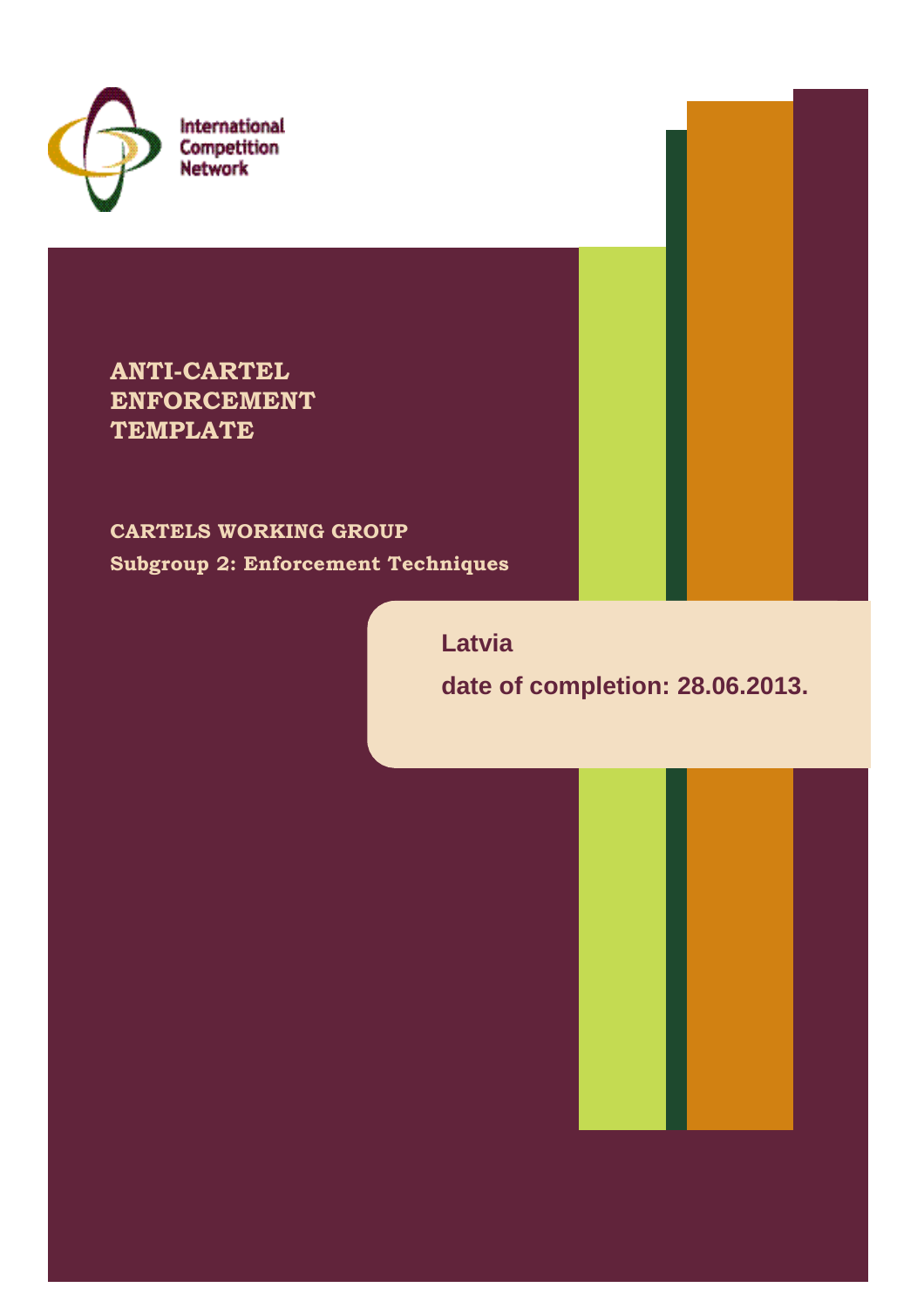### **ICN ANTI-CARTEL ENFORCEMENT TEMPLATE**

#### **IMPORTANT NOTES:**

**This template is intended to provide information for the ICN member competition agencies about each other's legislation concerning hardcore cartels. At the same time the template supplies information for businesses participating in cartel activities about the rules applicable to them; moreover, it enables businesses which suffer from cartel activity to get information about the possibilities of lodging a complaint in one or more jurisdictions.**

**Reading the template is not a substitute for consulting the referenced statutes and regulations. This template should be a starting point only.**

| 1. Information on the law relating to cartels |                                                    |                                                                                                                                                                                                                                                                                                 |
|-----------------------------------------------|----------------------------------------------------|-------------------------------------------------------------------------------------------------------------------------------------------------------------------------------------------------------------------------------------------------------------------------------------------------|
|                                               | A. Law(s) covering cartels:                        | 04.10.2001. Latvian Law on Competition (hereafter<br>Competition Law)                                                                                                                                                                                                                           |
|                                               |                                                    | http://www.kp.gov.lv/en/regulatory-enactments/norms-on-<br>competition                                                                                                                                                                                                                          |
|                                               | <b>B.</b> Implementing<br>regulation(s) (if any):  | The Cabinet Regulation "Procedures for the Determination of<br>Fines for the Violations Provided for in Section 11, Paragraph<br>one and Section 13 of the Competition Law" No. 796<br>(hereafter Cabinet Regulation)<br>http://www.kp.gov.lv/en/regulatory-enactments/norms-on-<br>competition |
|                                               | C. Interpretative guideline(s)<br>$($ if any $)$ : | <b>NA</b>                                                                                                                                                                                                                                                                                       |
|                                               | D. Other relevant materials<br>$($ if any $)$ :    | Decisions of Competition Council (available in Latvian only):<br>http://kp.gov.lv/lv/konkurences-padomes-lemumi                                                                                                                                                                                 |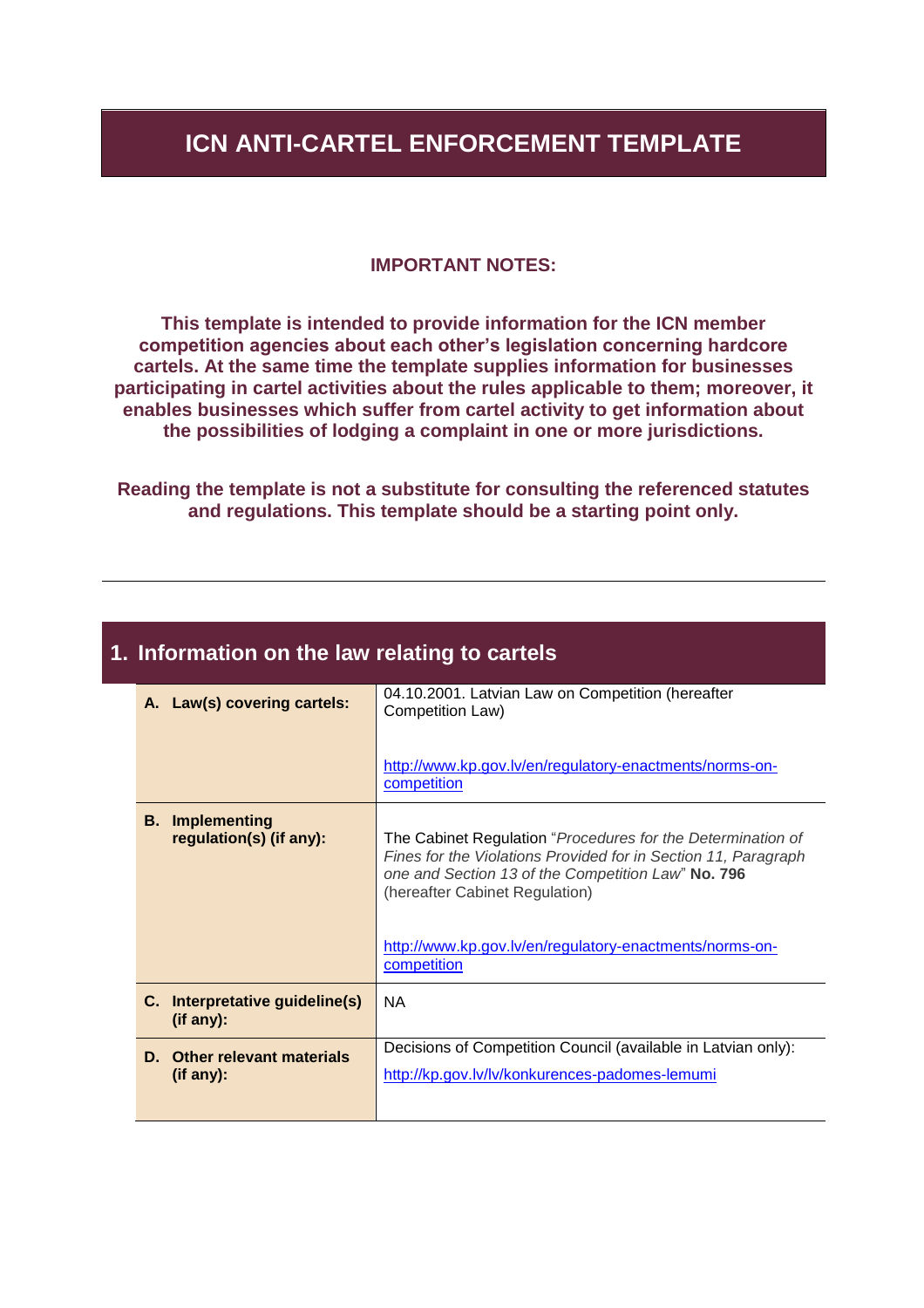## **2. Scope and nature of prohibition on cartels**

| A. Does your law or case<br>law define the term<br>"cartel"?<br>If not, please indicate the<br>term you use instead.                                                                                                                                                      | Definition is not given in the Competition Law, but in the<br>implementing Regulation - In Article 2.9. of the Cabinet<br>Regulation Regarding Exemption of Horizontal Co-operation<br>Agreement from the Agreement Prohibition Specified in Section<br>11, Paragraph one of the Competition Law" No. 798.<br>Horizontal cartel agreement is defined as: agreement<br>between competitors the purpose of which is to hinder, restrict<br>or distort the competition amongst them, including agreement<br>regarding direct or indirect fixing of prices or tariffs in any<br>manner, or regarding provisions for their formation, as well as<br>regarding such exchange information which related to prices or<br>provisions regarding sale, agreement regarding restriction or<br>control of the scope of production or sales, markets, technical<br>development, or investment, agreement regarding division of<br>markets taking into account territory, customers, suppliers or<br>other conditions and agreement regarding participation or non-<br>participation in competitions or auctions or regarding the<br>provisions for such actions (inactions);<br>http://www.kp.gov.lv/en/regulatory-enactments/norms-on-<br>competition |
|---------------------------------------------------------------------------------------------------------------------------------------------------------------------------------------------------------------------------------------------------------------------------|------------------------------------------------------------------------------------------------------------------------------------------------------------------------------------------------------------------------------------------------------------------------------------------------------------------------------------------------------------------------------------------------------------------------------------------------------------------------------------------------------------------------------------------------------------------------------------------------------------------------------------------------------------------------------------------------------------------------------------------------------------------------------------------------------------------------------------------------------------------------------------------------------------------------------------------------------------------------------------------------------------------------------------------------------------------------------------------------------------------------------------------------------------------------------------------------------------------------------------------|
| <b>B.</b> Does your legislation or<br>case law distinguish<br>between very serious<br>cartel behaviour<br>("hardcore cartels" -<br>e.g.: price fixing, market<br>sharing, bid rigging or<br>production or sales<br>quotas <sup>1</sup> ) and other types<br>of "cartels"? | No                                                                                                                                                                                                                                                                                                                                                                                                                                                                                                                                                                                                                                                                                                                                                                                                                                                                                                                                                                                                                                                                                                                                                                                                                                       |
| C. Scope of the prohibition<br>of hardcore cartels:<br>[including any<br>exceptions, exclusions<br>and defences e.g. for<br>particular industries or<br>sectors.]                                                                                                         | There are no limitations as regards the scope of prohibition of<br>cartels.                                                                                                                                                                                                                                                                                                                                                                                                                                                                                                                                                                                                                                                                                                                                                                                                                                                                                                                                                                                                                                                                                                                                                              |
| D. Is participation in a<br>hardcore cartel illegal<br>per se?                                                                                                                                                                                                            | Yes                                                                                                                                                                                                                                                                                                                                                                                                                                                                                                                                                                                                                                                                                                                                                                                                                                                                                                                                                                                                                                                                                                                                                                                                                                      |
| E. Is participation in a<br>hardcore cartel a civil or<br>administrative or<br>criminal offence, or a<br>combination of these?                                                                                                                                            | It is an administrative offence (plus rights deriving from the Civil<br>Law and Competition Law to claim damages caused by<br>infringements of Competition Law)                                                                                                                                                                                                                                                                                                                                                                                                                                                                                                                                                                                                                                                                                                                                                                                                                                                                                                                                                                                                                                                                          |

 $\frac{1}{1}$ In some jurisdictions these types of cartels – and possibly some others – are regarded as particularly serious violations. These types of cartels are generally referred to as "hardcore cartels". Hereinafter this terminology is used.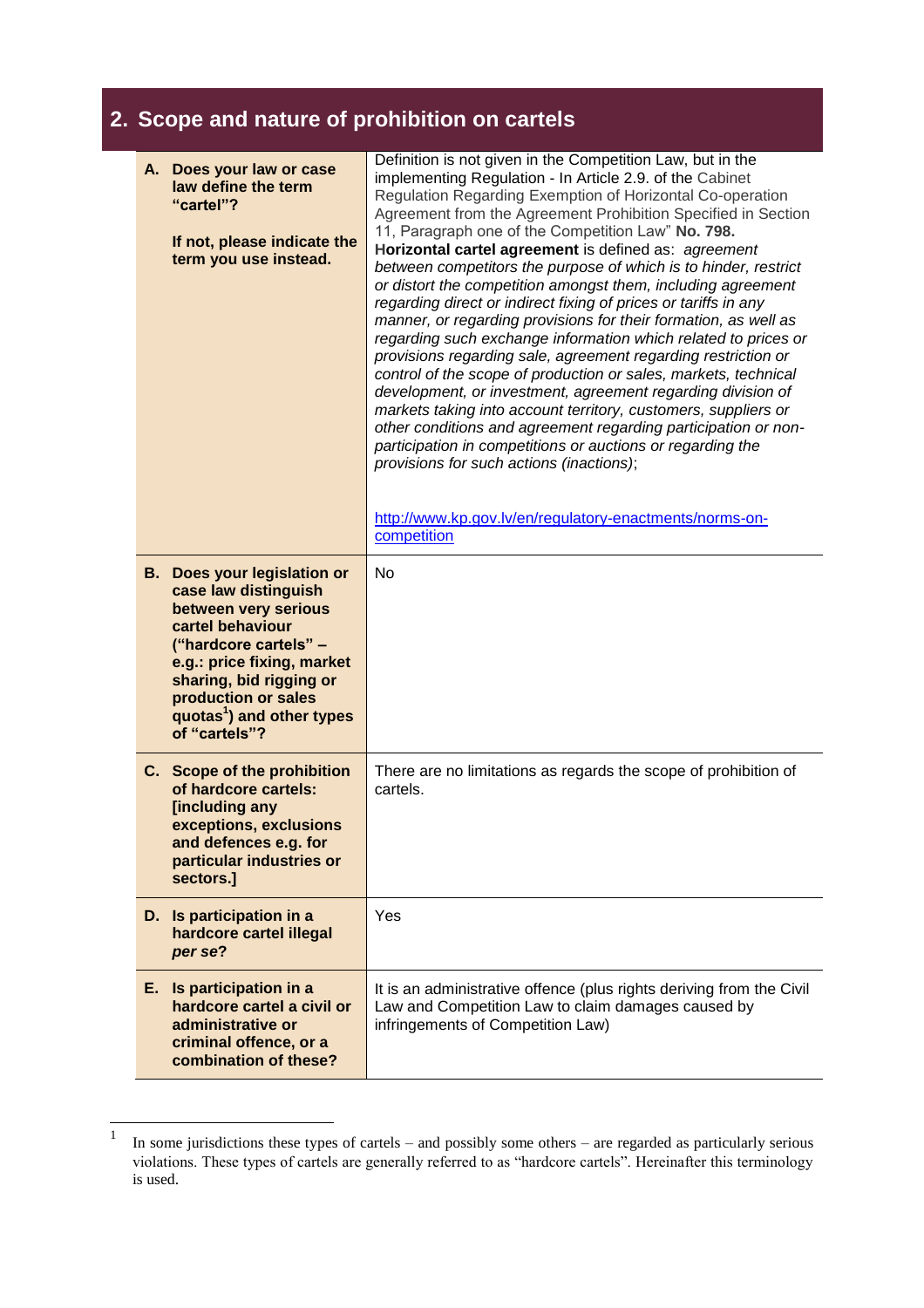#### **3. Investigating institution(s) A. Name of the agency, which investigates cartels:** The Competition Council (Executive Directorate) **B. Contact details of the agency:** Competition Council of Latvia Address: Brīvības iela 55, Rīga, LV-1010, Latvia Telephone: +371 67282865 Fax: +371 67242141 website: www.kp.gov.lv (Latvian, English) e-mail: konkurence@kp.gov.lv **C. Information point for potential complainants:** Address: Brīvības iela 55, Rīga, LV - 1010, Latvia Telephone: +371 67282865 Fax: +371 67242141 **D. Contact point where complaints can be lodged:** Address: Brīvības iela 55, Rīga, LV - 1010, Latvia **E. Are there other authorities which may assist the investigating agency? If yes, please name the authorities and the type of assistance they provide.** No

### **4. Decision-making institution(s)<sup>2</sup> [to be filled in only if this is different from the investigating agency]**

| A. Name of the agency<br>making decisions in<br>cartel cases: | The Competition Council (Council)                    |
|---------------------------------------------------------------|------------------------------------------------------|
| <b>B.</b> Contact details of the<br>agency:                   | see point 3B                                         |
| C. Contact point for<br>questions and<br>consultations:       | see point 3B                                         |
| Describe the role of the<br>D.                                | The Executive Directorate of the Competition Council |

 $\overline{c}$ <sup>2</sup> Meaning: institution taking a decision on the merits of the case (e.g. prohibition decision, imposition of fine, etc.)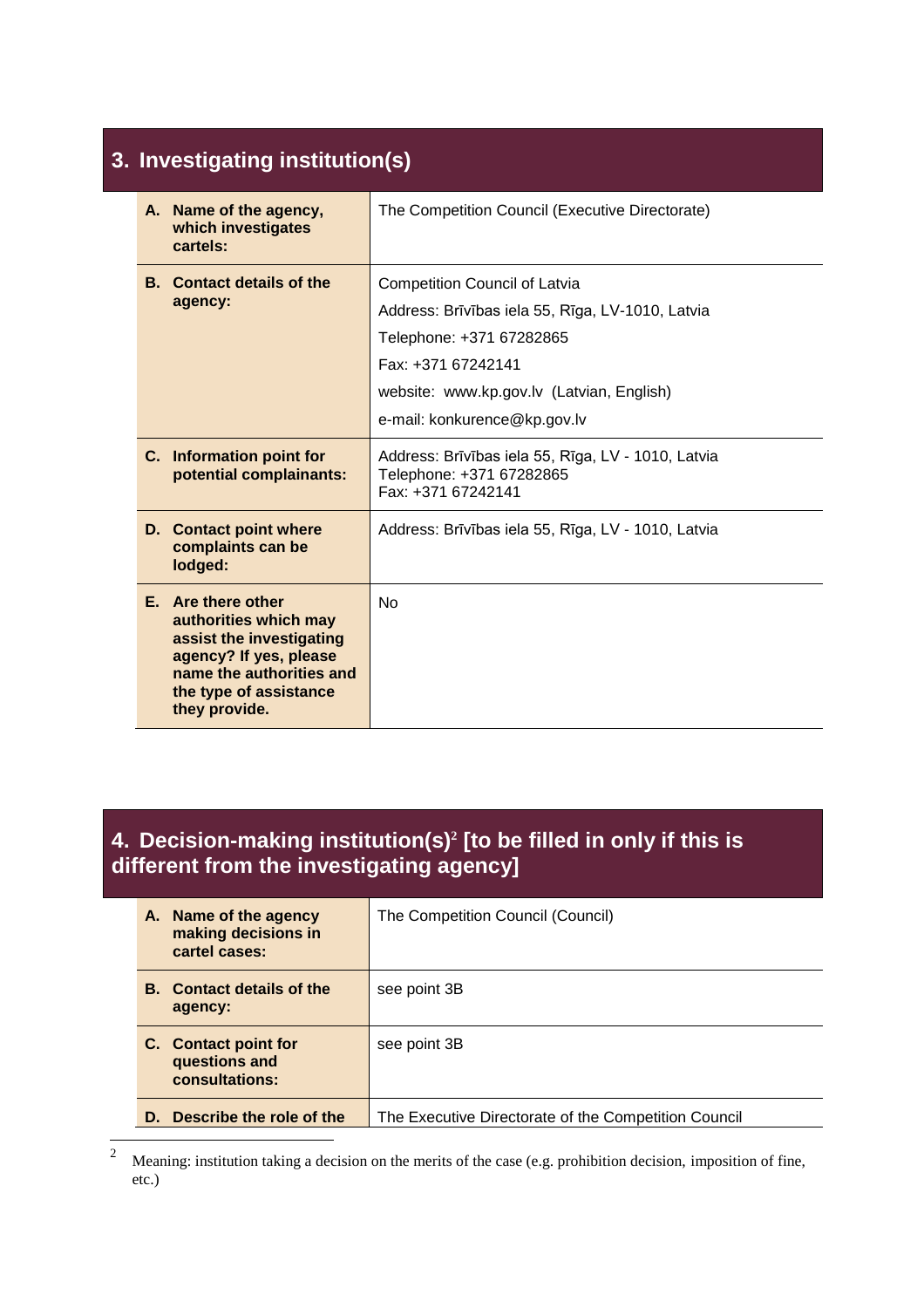| investigating agency in                                                                                        | investigates the case using its investigatory powers and drafts |
|----------------------------------------------------------------------------------------------------------------|-----------------------------------------------------------------|
| the process leading to                                                                                         | the final decision in the case which is then submitted to the   |
| the sanctioning of the                                                                                         | Competition Council together with the case file. The final      |
| cartel conduct.                                                                                                | decision in the case is adopted by the Competition Council.     |
| E. What is the role of the<br>investigating agency if<br>cartel cases belong<br>under criminal<br>proceedings? | Not applicable                                                  |

| 5. Handling complaints and initiation of proceedings |                                                                                                                                                                                                               |                                                                                                                                                                                                                                                                                                                                                                                                                                                                                                                                                                                                                                                                                                                                                           |
|------------------------------------------------------|---------------------------------------------------------------------------------------------------------------------------------------------------------------------------------------------------------------|-----------------------------------------------------------------------------------------------------------------------------------------------------------------------------------------------------------------------------------------------------------------------------------------------------------------------------------------------------------------------------------------------------------------------------------------------------------------------------------------------------------------------------------------------------------------------------------------------------------------------------------------------------------------------------------------------------------------------------------------------------------|
|                                                      | A. Basis for initiating<br>investigations in cartel<br>cases: [complaint, ex<br>officio, leniency<br>application, notification,<br>etc.]                                                                      | Investigations can be initiated on the basis of a complaint,<br>leniency application, ex officio, or based on the report of other<br>institution.                                                                                                                                                                                                                                                                                                                                                                                                                                                                                                                                                                                                         |
|                                                      | <b>B.</b> Are complaints required<br>to be made in a specific<br>form (e.g. by phone, in<br>writing, on a form, etc.)?                                                                                        | There is no specific form established for applications to be<br>made. They must be submitted in writing and the legal criteria<br>applying to such complaints are included in Section 23 of<br>Competition Law which requires that the application should<br>contain the following information 1) the information on parties<br>involved in the infringement; 2) evidence in the possession of<br>the applicant which proves the alleged infringement; 3)<br>provisions of Competition Law which are allegedly infringed;<br>4) facts which prove that the person has sufficient reasons to<br>be interested in the termination of the infringement; 5)<br>measures taken to terminate the infringement before<br>application to the Competition Council. |
|                                                      | C. Legal requirements for<br>lodging a complaint<br>against a cartel: [e.g. is<br>legitimate interest<br>required, or is standing to<br>make a complaint limited<br>to certain categories of<br>complainant?] | Complaints can be made by persons who have legitimate<br>interest in the termination of the infringement. Such persons<br>according to Section 23 of Competition Law are persons the<br>rights and legal interests of which had been or could be<br>violated by the infringement, as well as persons involved in<br>the infringement.                                                                                                                                                                                                                                                                                                                                                                                                                     |
|                                                      | D. Is the investigating<br>agency obliged to take<br>action on each complaint<br>that it receives or does it<br>have discretion in this<br>respect?                                                           | The Competition Council is not obliged to take action on each<br>complaint. It must decide within 30 days from the day<br>complaint is received whether to open an investigation or not.                                                                                                                                                                                                                                                                                                                                                                                                                                                                                                                                                                  |
|                                                      | E. If the agency intends not<br>to pursue a complaint, is it<br>required to adopt a<br>decision addressed to the                                                                                              | According to Article 5 of Section 23 of Competition Law "if the<br>proceedings were not initiated, the applicant shall be informed<br>about reasons why proceedings were not initiated and about<br>possible reconsideration of the application after the                                                                                                                                                                                                                                                                                                                                                                                                                                                                                                 |

inadequacy of the application was eliminated or additional

**complainant explaining its**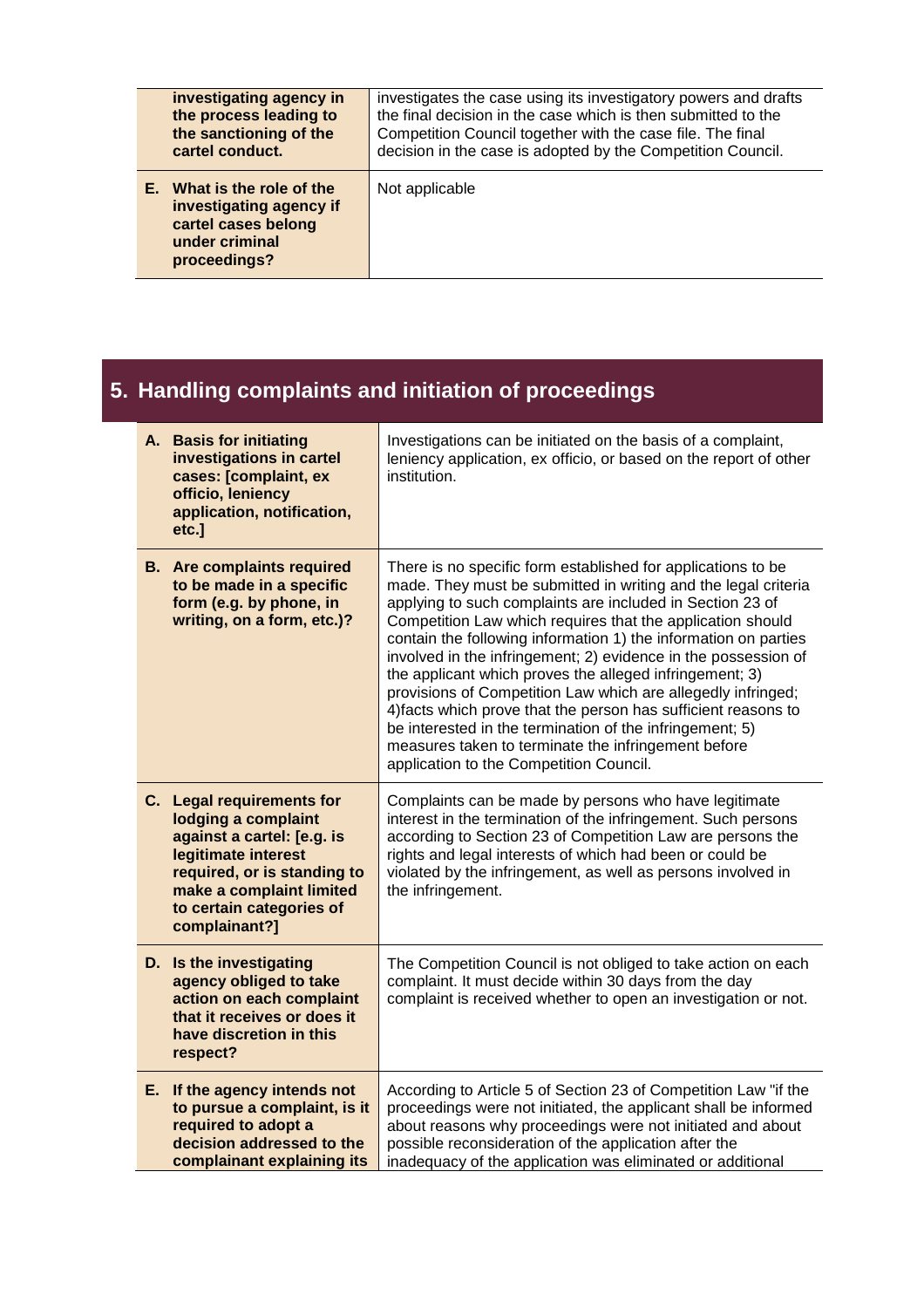| reasons?                                                                                                                                                                                    | information received. |
|---------------------------------------------------------------------------------------------------------------------------------------------------------------------------------------------|-----------------------|
| <b>F.</b> Is there a time limit<br>counted from the date of<br>receipt of a complaint by<br>the competition agency<br>for taking the decision on<br>whether to investigate or<br>reject it? | See point 5D          |

| 6. Leniency policy $3$                               |                                                                                                                                                                                                               |                                                                                                                                                                                                                                                                                                                                                                                                                                                                              |
|------------------------------------------------------|---------------------------------------------------------------------------------------------------------------------------------------------------------------------------------------------------------------|------------------------------------------------------------------------------------------------------------------------------------------------------------------------------------------------------------------------------------------------------------------------------------------------------------------------------------------------------------------------------------------------------------------------------------------------------------------------------|
| any)?                                                | A. What is the official name<br>of your leniency policy (if                                                                                                                                                   | There is no specific name for leniency policy in Latvia [but a<br>new section dedicated to the Lenience program will be added<br>to the Competition Law by draft amendments and the title of<br>this section is "The Leniency program"]. At the moment Section<br>of Cabinet Regulation [see point 1B] dealing with leniency<br>matters is named Immunity from fines or reduction of fines of<br>members of horizontal cartel agreement.                                     |
| case?                                                | <b>B.</b> Does your jurisdiction<br>offer full leniency as well<br>as partial leniency (i.e.<br>reduction in the sanction<br>/ fine), depending on the                                                        | Our jurisdiction provides full immunity from fines as well as<br>reduction of fines.                                                                                                                                                                                                                                                                                                                                                                                         |
| in the cartel]?                                      | C. Who is eligible for full<br>leniency [only for the<br>first one to come forward<br>or for more participants                                                                                                | Full immunity can be granted to market participant who is the<br>first to inform the Council about cartel and the Council does not<br>possess such information which would allow the Council to<br>initiate a case or find infringement.                                                                                                                                                                                                                                     |
| dependent on the<br>to initiate an<br>investigation? | D. Is eligibility for leniency<br>enforcing agency having<br>either no knowledge of<br>the cartel or insufficient<br>knowledge of the cartel                                                                  | Eligibility for leniency is dependent on whether the Council has<br>any information about cartel. Thus full immunity could be<br>granted only if the Council did not possess any information that<br>would allow it to initiate a case on possible infringement or to<br>find infringement. Still the applicant can apply for reduction of<br>fine if he voluntary submits information, which is not in the<br>possession of the Council when the case is already initiated. |
| relevance for the                                    | In this context, is the<br>date (the moment) at<br>which participants in the<br>cartel come forward with<br>information (before or<br>after the opening of an<br>investigation) of any<br>outcome of leniency | The applicant can only apply for partial reduction (not full<br>immunity) of fine if he submits information after the case is<br>initiated.                                                                                                                                                                                                                                                                                                                                  |

 $\frac{1}{3}$ For the purposes of this template the notion of 'leniency' covers both full leniency and a reduction in the sanction or fines. Moreover, for the purposes of this template terms like 'leniency' 'amnesty' and 'immunity' are considered as synonyms.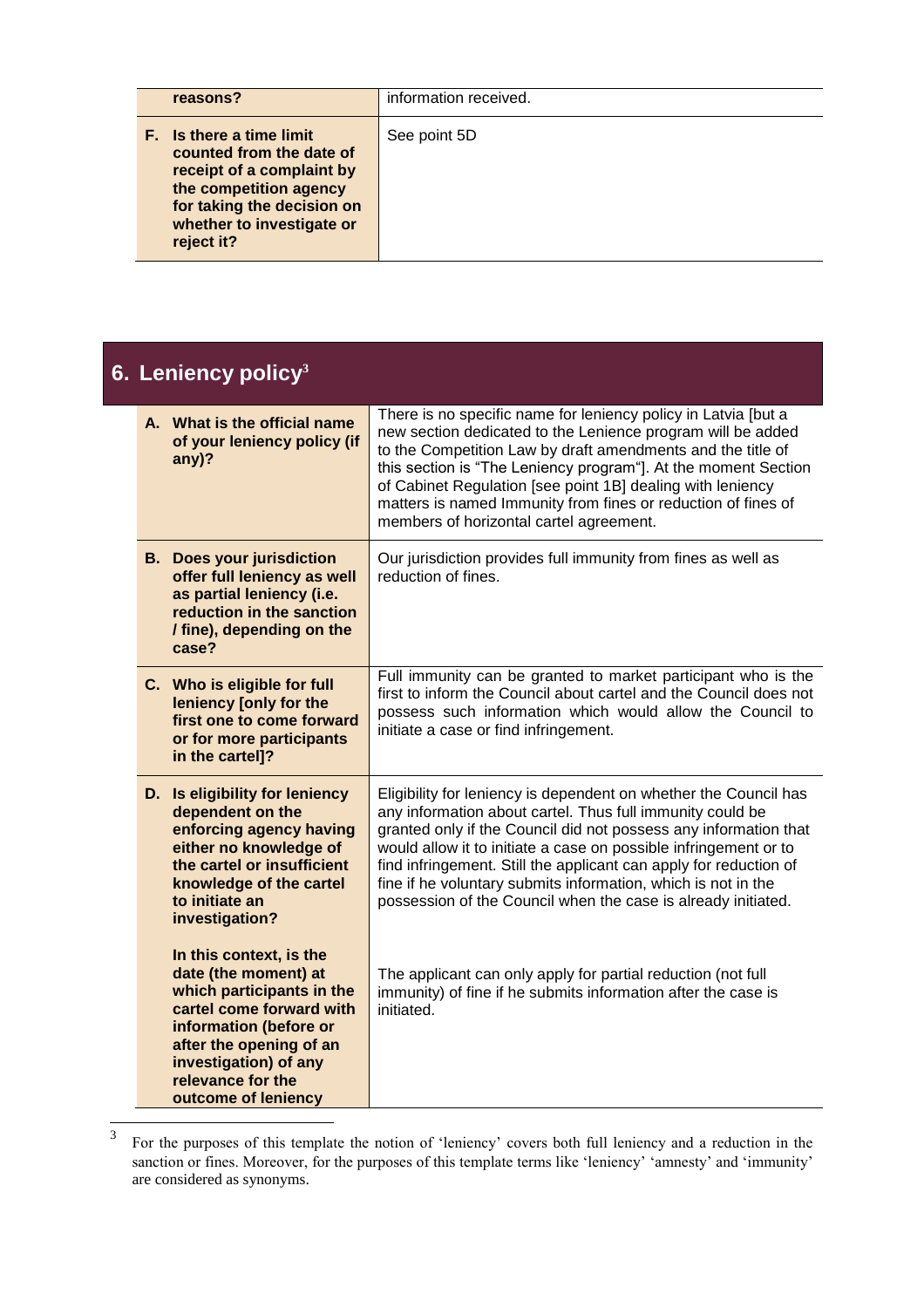| applications?                                                                                                                                                                                                               |                                                                                                                                                                                                                                                                                                                                                                                                                                                                                                                                                                                                                                                                                                                                                                                                                                                                                                                                                                                                                                                                                                                                                                                                                                                                                                                                                                                                                                                                                                                                                                                                                                                                                                                                                                                                                                                                                                                                                                                                                                                                                                                                                                                                                                                                                                                                                                                                                                                                                                                                                                                                                                                                                                                                                                                                                                                                                                                                                                                                                                                                                                           |
|-----------------------------------------------------------------------------------------------------------------------------------------------------------------------------------------------------------------------------|-----------------------------------------------------------------------------------------------------------------------------------------------------------------------------------------------------------------------------------------------------------------------------------------------------------------------------------------------------------------------------------------------------------------------------------------------------------------------------------------------------------------------------------------------------------------------------------------------------------------------------------------------------------------------------------------------------------------------------------------------------------------------------------------------------------------------------------------------------------------------------------------------------------------------------------------------------------------------------------------------------------------------------------------------------------------------------------------------------------------------------------------------------------------------------------------------------------------------------------------------------------------------------------------------------------------------------------------------------------------------------------------------------------------------------------------------------------------------------------------------------------------------------------------------------------------------------------------------------------------------------------------------------------------------------------------------------------------------------------------------------------------------------------------------------------------------------------------------------------------------------------------------------------------------------------------------------------------------------------------------------------------------------------------------------------------------------------------------------------------------------------------------------------------------------------------------------------------------------------------------------------------------------------------------------------------------------------------------------------------------------------------------------------------------------------------------------------------------------------------------------------------------------------------------------------------------------------------------------------------------------------------------------------------------------------------------------------------------------------------------------------------------------------------------------------------------------------------------------------------------------------------------------------------------------------------------------------------------------------------------------------------------------------------------------------------------------------------------------------|
| E. Who can be a beneficiary<br>of the leniency program<br>(individual /<br>businesses)?                                                                                                                                     | Market participants (term identical in the meaning to European<br>term "undertakings").                                                                                                                                                                                                                                                                                                                                                                                                                                                                                                                                                                                                                                                                                                                                                                                                                                                                                                                                                                                                                                                                                                                                                                                                                                                                                                                                                                                                                                                                                                                                                                                                                                                                                                                                                                                                                                                                                                                                                                                                                                                                                                                                                                                                                                                                                                                                                                                                                                                                                                                                                                                                                                                                                                                                                                                                                                                                                                                                                                                                                   |
| F. What are the conditions<br>of availability of full<br>leniency: [e.g. provide<br>decisive evidence,<br>maintain cooperation<br>throughout, not to be the<br>ringleader, cease the<br>infringement, restitution,<br>etc.] | As stated in Article 31 of the Cabinet Regulation: A cartel<br>participant shall be released from a fine if the following<br>conditions are met:<br>31.1. the cartel participant upon its own initiative has<br>been the first to submit an application to the Council regarding<br>release from a fine. The following information shall be included<br>in the application insofar as it is known to the submitter of the<br>application at the time of submitting the application:<br>31.1.1. names and legal addresses of the<br>submitter of the application and other cartel participants;<br>31.1.2. description of the cartel: the objective,<br>principles of operation, the markets of the relevant goods,<br>market volumes, duration of activities and geographic area;<br>31.1.3. evidence at the disposal of or available<br>to the submitter of the application and other information related<br>to the cartel regarding facts and conditions, which is sufficient<br>for initiation of proceedings regarding violation of the prohibition<br>of horizontal cartel agreement;<br>31.2. there is not sufficient evidence, on the basis of<br>which proceedings might be initiated or a violation of the<br>prohibition of horizontal cartel agreement might be determined,<br>at the disposal of the Council at the time of receipt of the<br>application; and<br>31.3. the submitter of the application:<br>31.3.1. prior to submitting the application, has<br>not destroyed, forged or hidden evidence related to the cartel;<br>31.3.2. has not been the initiator of the cartel<br>and has not performed activities in order to force other market<br>participants to participate in the cartel or to continue<br>participation therein;<br>31.3.3. after submitting the application has<br>immediately terminated participation in the cartel if the Council<br>has not specified otherwise;<br>31.3.4. upon its own initiative or upon a<br>request of the Council, has provided all evidence at the<br>disposal thereof or available thereto and other information<br>related to the cartel regarding facts and conditions, has truly,<br>actively and continuously co-operated with the Council from the<br>time of submitting the application until the taking of a decision;<br>and<br>31.3.5. has not disclosed the fact regarding<br>submitting the application and co-operation with the Council in<br>relation to an investigation of a violation of the prohibition of the<br>horizontal cartel agreement to the other cartel participants or<br>other persons.<br>32. An application regarding release from a fine shall be<br>appended a written certification that a cartel participant:<br>32.1. has submitted the application upon its own<br><i>initiative:</i><br>32.2. has provided all the information and evidence<br>regarding the cartel, which is at the disposal thereof or<br>available thereto at the time of submitting the application;<br>32.3. prior to submitting the application has not<br>destroyed, forged or hidden evidence that is related to the |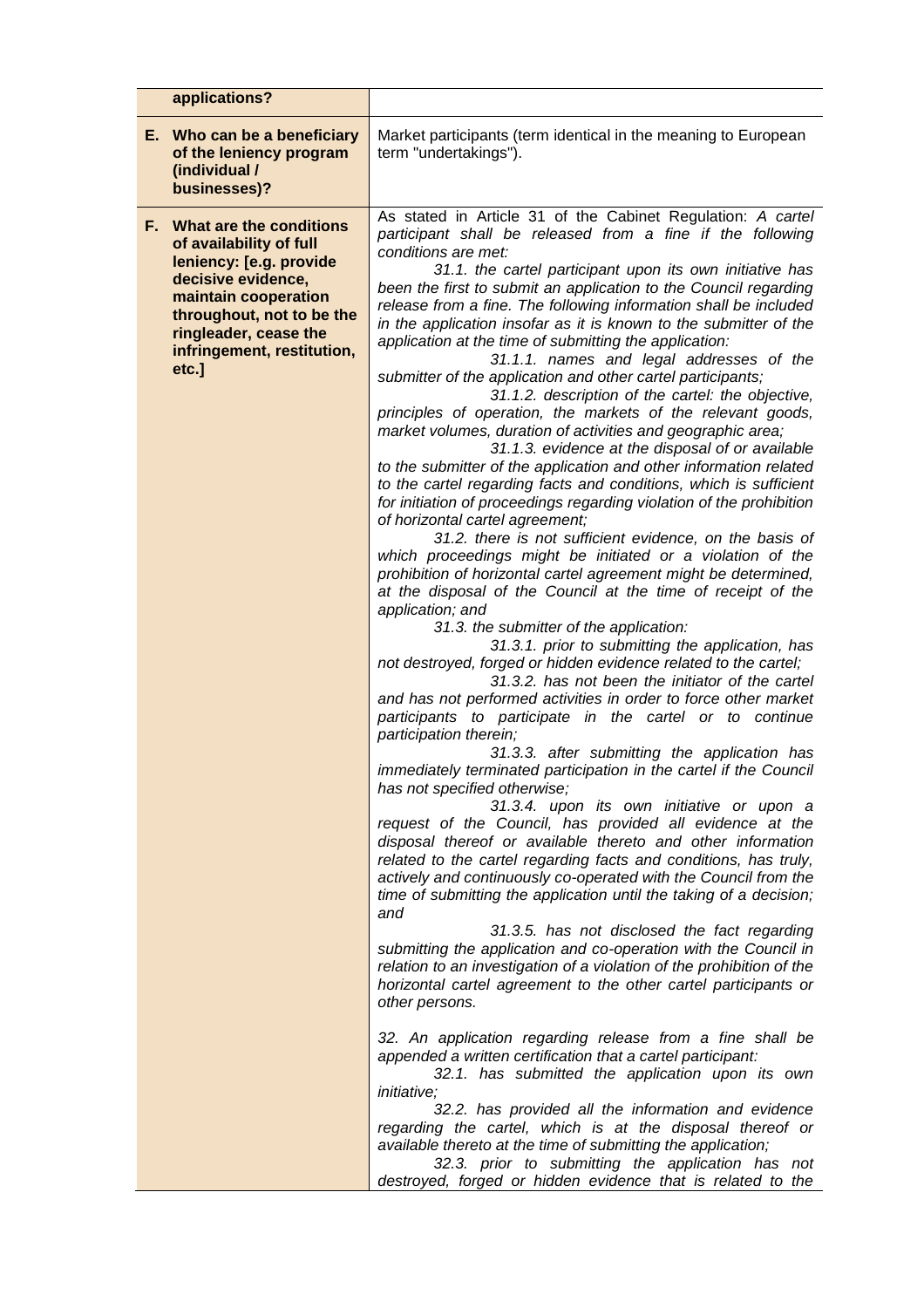|    |                                                                                                                                            | cartel;<br>32.4. has not been the initiator of the cartel [In the draft<br>amendments to the Competition law and implementing Cabinet<br>Regulation the requirement that the applicant "is not the<br>initiator of the cartel"Jand has not performed activities in order<br>to force other market participants to participate in the cartel or<br>to continue participation therein;<br>32.5. has not disclosed information regarding co-<br>operation with the Council to the other cartel participants or<br>other persons;<br>32.6. undertakes to submit to the Council all the<br>information and evidence regarding the cartel at the disposal<br>thereof or available thereto without delay; and<br>32.7. undertakes truly, completely, actively and<br>continuously to co-operate with the Council from the time of<br>submitting the application until the taking of a decision by the<br>Council. |
|----|--------------------------------------------------------------------------------------------------------------------------------------------|------------------------------------------------------------------------------------------------------------------------------------------------------------------------------------------------------------------------------------------------------------------------------------------------------------------------------------------------------------------------------------------------------------------------------------------------------------------------------------------------------------------------------------------------------------------------------------------------------------------------------------------------------------------------------------------------------------------------------------------------------------------------------------------------------------------------------------------------------------------------------------------------------------|
|    | G. What are the conditions<br>of availability of partial<br>leniency (such as<br>reduction of sanction /<br>fine / imprisonment):          | Partial leniency or reduction of fines is possible if the party<br>voluntary on its own initiative submits information already after<br>the case is initiated and the Council does not have such<br>information in its possession as well as the party must<br>cooperate with the Council during the investigation and is not<br>the initiator of the cartel, does not play decisive role in it and<br>has not forced others to participate in the cartel.<br>The first one to submit information after a case is initiated can<br>receive 30 to 50% reduction if he complies with the<br>abovementioned criteria;<br>Others can receive 20-30% reduction if the Council did not<br>have the information in question and if they cooperate actively<br>during the investigation of the case.                                                                                                               |
|    | H. Obligations for the<br>beneficiary after the<br>leniency application has<br>been accepted:                                              | See answer to point 6 F.                                                                                                                                                                                                                                                                                                                                                                                                                                                                                                                                                                                                                                                                                                                                                                                                                                                                                   |
| Ъ. | Are there formal<br>requirements to make a<br>leniency application?                                                                        | There is no specific form for leniency applications. Applications<br>must be submitted in writing. The Cabinet Regulation [1B]<br>requires a reasoned application in which the applicant explains<br>whether and how he complies with the legal criteria to receive<br>immunity or reduction of fines.                                                                                                                                                                                                                                                                                                                                                                                                                                                                                                                                                                                                     |
| J. | Are there distinct<br>procedural steps within<br>the leniency program?                                                                     | There are no distinct procedural steps expressly mentioned in<br>the legislation however they can be implied. The one step<br>would be submission by the applicant of the information on the<br>cartel. The next step would be submission of the reasoned<br>application that the applicant complies with the legal criteria for<br>leniency. And the last step - adoption by the Council of the final<br>decision in the case in which inter alia leniency application is<br>evaluated and full immunity or reduction of fines granted.                                                                                                                                                                                                                                                                                                                                                                   |
|    | K. At which time during the<br>application process is<br>the applicant given<br>certainty with respect to<br>its eligibility for leniency, | Since there are criteria, which can be assessed only at the end<br>of the investigation [See answer to point 6 F] of the case<br>namely the requirement to actively cooperate with the Council<br>during the investigation, the applicant can be certain that he will<br>be granted full immunity only when the final decision is adopted                                                                                                                                                                                                                                                                                                                                                                                                                                                                                                                                                                  |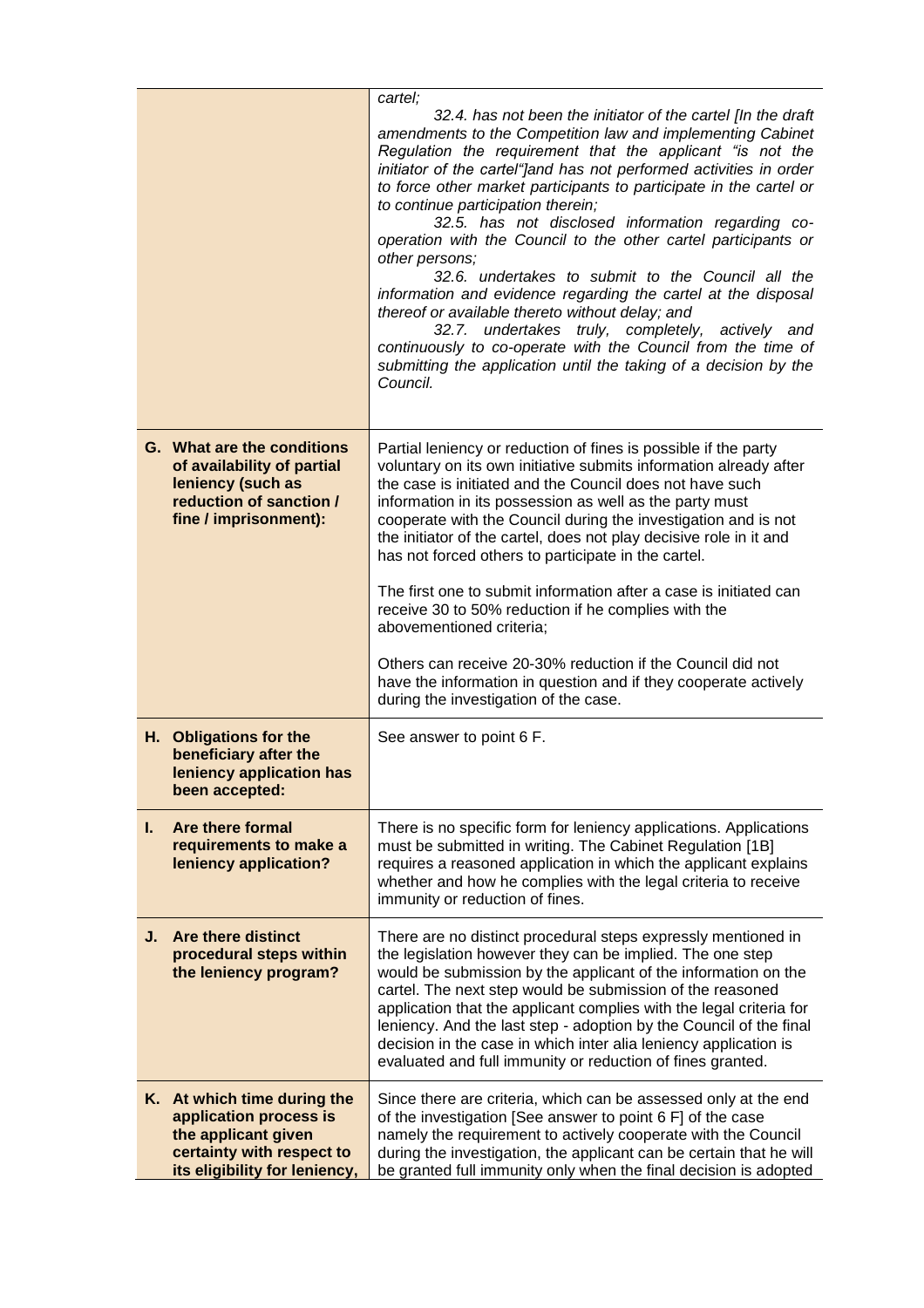| and how is this done?                                                                                                                                                                                                                                  | in the case.                                                                                                                                                                                                                                                                                                                                                                                                                                                                                                                                                                          |
|--------------------------------------------------------------------------------------------------------------------------------------------------------------------------------------------------------------------------------------------------------|---------------------------------------------------------------------------------------------------------------------------------------------------------------------------------------------------------------------------------------------------------------------------------------------------------------------------------------------------------------------------------------------------------------------------------------------------------------------------------------------------------------------------------------------------------------------------------------|
| L. What is the legal basis<br>for the power to agree to<br>grant leniency? Is<br>leniency granted on the<br>basis of an agreement or<br>is it laid down in a<br>(formal) decision? Who<br>within the agency<br>decides about leniency<br>applications? | Leniency is granted by the final decision of the case. The<br>Competition Council decides on whether to grant or not the<br>leniency within the final decision in the case.                                                                                                                                                                                                                                                                                                                                                                                                           |
| <b>M.</b> Does your legislation<br>have a marker system? If<br>yes, please describe it.                                                                                                                                                                | Yes. As stated in the Cabinet Regulation:<br>"36. The date and time of receipt of an application shall be<br>indicated in the notification referred to in Paragraph 35 of these<br>Regulations. In addition the date and time, until which an<br>applicant submits a written application regarding release from a<br>fine pursuant to the requirements specified in Sub-paragraph<br>31.1 and Paragraph 32 of these Regulations, shall be indicated<br>in a notification regarding assigning a sequence number in the<br>queue of submitters of applications for release from a fine. |
|                                                                                                                                                                                                                                                        | 37. If the Council has accepted an application of a cartel<br>participant regarding assigning the first sequence number for<br>release from a fine and an application regarding release from a<br>fine has been submitted within the time period specified by the<br>Council, it shall be deemed that the application was submitted<br>and accepted for examination on the date when the application<br>regarding assigning the first sequence number for release from<br>a fine was submitted."                                                                                      |
| N. Does the system provide<br>for any extra credit <sup>4</sup> for<br>disclosing additional<br>violations?                                                                                                                                            | No. But the Council is not precluded to do so on its own<br>discretion.                                                                                                                                                                                                                                                                                                                                                                                                                                                                                                               |
| O. Is the agency required to<br>keep the identity of the<br>beneficiary confidential?<br>If yes, please elaborate.                                                                                                                                     | The Executive Directorate does so until the statement of<br>objection letter are sent to the parties of the case.                                                                                                                                                                                                                                                                                                                                                                                                                                                                     |
| P. Is there a possibility of<br>appealing an agency's<br>decision rejecting a<br>leniency application?                                                                                                                                                 | It is not envisaged by the law.                                                                                                                                                                                                                                                                                                                                                                                                                                                                                                                                                       |
| Q. Contact point where a<br>leniency application can                                                                                                                                                                                                   | Address: Brīvības iela 55, Rīga, LV-1010, Latvia                                                                                                                                                                                                                                                                                                                                                                                                                                                                                                                                      |
| be lodged:                                                                                                                                                                                                                                             | Telephone: +371 67282865                                                                                                                                                                                                                                                                                                                                                                                                                                                                                                                                                              |
|                                                                                                                                                                                                                                                        | Fax: +371 67242141                                                                                                                                                                                                                                                                                                                                                                                                                                                                                                                                                                    |
| R. Does the policy address<br>the possibility of<br>leniency being revoked?                                                                                                                                                                            | No, there is no such possibility                                                                                                                                                                                                                                                                                                                                                                                                                                                                                                                                                      |

 $\frac{1}{4}$ Also known as: "leniency plus", "amnesty plus" or "immunity plus". This category covers situations where a leniency applicant, in order to get as lenient treatment as possible in a particular case, offers to reveal information about participation in another cartel distinct from the one which is the subject of its first leniency application.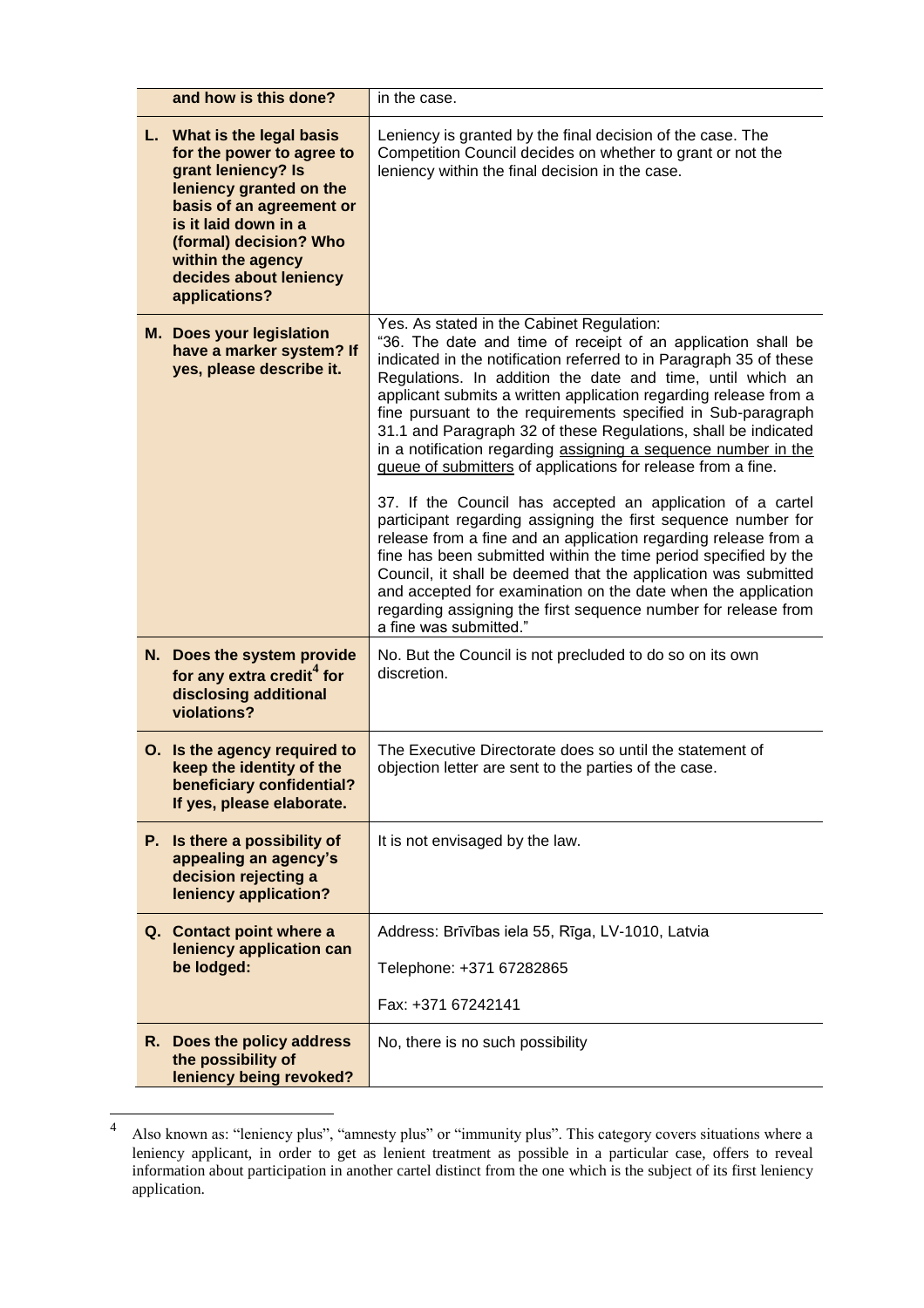| If yes, describe the<br>circumstances where<br>revocation would occur.<br>Can an appeal be made<br>against a decision to<br>revoke leniency?           |                                  |
|--------------------------------------------------------------------------------------------------------------------------------------------------------|----------------------------------|
| S. Does your policy allow<br>for "affirmative"<br>leniency", that is the<br>possibility of the agency<br>approaching potential<br>leniency applicants? | No, there is no such possibility |

# **7. Investigative powers of the enforcing institution(s)<sup>5</sup>**

| A. Briefly describe the<br>investigative measures<br>available to the enforcing<br>agency such as requests<br>for information, | According to Article 9 of the Cabinet Regulation: [] (5) The<br>Executive Directorate, when carrying out market supervision or<br>conducting investigations of the violations of this Law or of the<br>Advertising Law on behalf of the Competition Council, is<br>entitled to: |
|--------------------------------------------------------------------------------------------------------------------------------|---------------------------------------------------------------------------------------------------------------------------------------------------------------------------------------------------------------------------------------------------------------------------------|
| searches/raids <sup>°</sup> ,                                                                                                  | 1) request and receive from any person and person<br>association, in the manner specified by the Executive                                                                                                                                                                      |
| electronic or computer                                                                                                         | Directorate for provision of information within the time period                                                                                                                                                                                                                 |
| searches, expert opinion,                                                                                                      | specified [], information necessary to perform the tasks                                                                                                                                                                                                                        |
| etc. and indicate whether                                                                                                      | specified in this Law, (including information containing                                                                                                                                                                                                                        |
| such measures requires                                                                                                         | commercial secret), as well as written or oral explanations;                                                                                                                                                                                                                    |
| a court warrant.                                                                                                               | 2) request any person who is related to a violation of                                                                                                                                                                                                                          |
|                                                                                                                                | this Law or the Advertising Law and whose explanations may<br>be of importance in the case to appear at the Competition                                                                                                                                                         |
|                                                                                                                                | Council to give an explanation;                                                                                                                                                                                                                                                 |
|                                                                                                                                | 3) pay a visit to any market participant or an                                                                                                                                                                                                                                  |
|                                                                                                                                | association of market participants (including without prior                                                                                                                                                                                                                     |
|                                                                                                                                | notice). At the time of visiting the market participant, officials of                                                                                                                                                                                                           |
|                                                                                                                                | the Executive Directorate have the right to:                                                                                                                                                                                                                                    |
|                                                                                                                                | a) request documents (including documents prepared                                                                                                                                                                                                                              |
|                                                                                                                                | electronically and containing commercial secret), become<br>acquainted on site therewith and receive such documents or                                                                                                                                                          |
|                                                                                                                                | the derivative documents thereof certified in accordance with                                                                                                                                                                                                                   |
|                                                                                                                                | the procedures set out in regulatory enactments;                                                                                                                                                                                                                                |
|                                                                                                                                | b) request and receive written or oral explanations from                                                                                                                                                                                                                        |
|                                                                                                                                | the employees of a market participant; and                                                                                                                                                                                                                                      |
|                                                                                                                                | c) withdraw property and documents of a market                                                                                                                                                                                                                                  |
|                                                                                                                                | participant or an association of market participants which may                                                                                                                                                                                                                  |
|                                                                                                                                | be of importance in the case;<br>4) on the basis of a judicial warrant, without prior notice                                                                                                                                                                                    |
|                                                                                                                                | and in the presence of police, to enter the non-residential                                                                                                                                                                                                                     |
|                                                                                                                                | premises, means of transport, flats, structures and other                                                                                                                                                                                                                       |
|                                                                                                                                | immovable and movable objects that are in the ownership,                                                                                                                                                                                                                        |
|                                                                                                                                | possession or use by a market participant or by an association                                                                                                                                                                                                                  |
|                                                                                                                                | of market participants, to open them and the storage facilities                                                                                                                                                                                                                 |

 5 "Enforcing institutions" may mean either the investigating or the decision-making institution or both.

<sup>&</sup>lt;sup>6</sup> "Searches/raids" means all types of search, raid or inspection measures.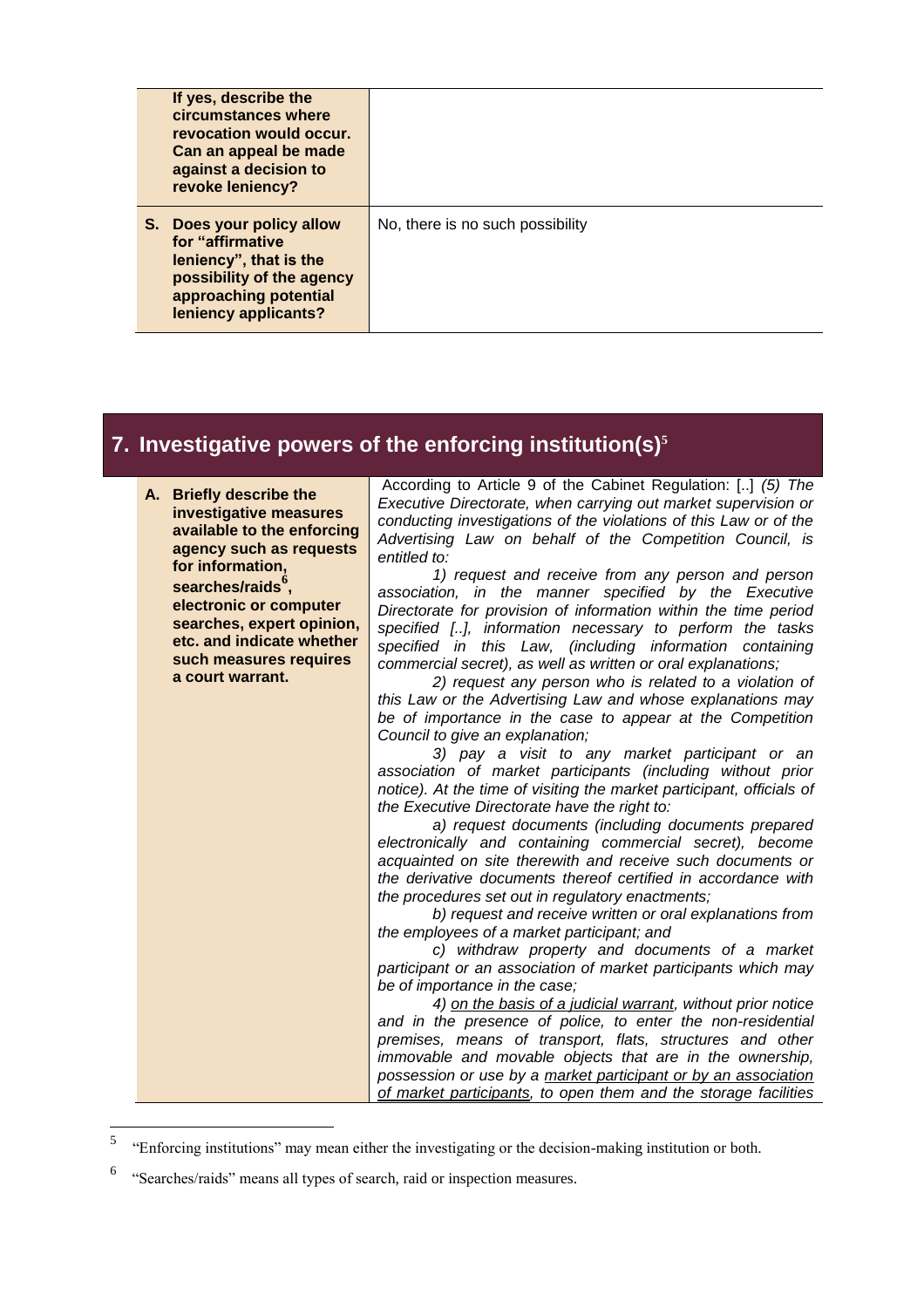| <b>B.</b> Can private locations,<br>such as residences,<br>automobiles, briefcases<br>and persons be<br>searched, raided or<br>inspected? Does this<br>require authorisation by<br>a court?                        | existing therein, carry out a forcible search of the objects and<br>the storage facilities therein and perform an inspection of the<br>existing property and documents therein including the<br>information (data) stored on computers, floppy disks and other<br>information media in an electronic information system. If a<br>person whose property or documents undergo a search<br>refuses to open the objects or storage facilities existing therein,<br>the officials of the Executive Directorate are entitled to open<br>them without causing substantial harm. During forcible search<br>and inspection the officials of the Executive Directorate are<br>entitled to:<br>a) prohibit the persons who are present at the site<br>under inspection from leaving the site without permission, from<br>moving and from conversing among themselves until the end of<br>the search and inspection;<br>b) become acquainted with the information included in<br>the documents and in the electronic information system<br>(including information containing commercial secret);<br>c) withdraw property items and documents which have<br>been found and which may be of importance to the case;<br>d) request and receive derivative documents certified in<br>accordance with the procedures set out in regulatory<br>enactments;<br>e) print out or record the information (data) stored in<br>the electronic information system to electronic information<br>media;<br>f) request and receive written or oral explanations from<br>the employees of the market participant; and<br>g) temporarily, but not longer than for 72 hours, seal<br>the non-residential premises, means of transport, structures<br>and other objects and the storage facilities therein, in order to<br>ensure the preservation of evidence; and<br>5) on the basis of a judicial warrant, if there are<br>justifiable grounds for suspicion that documents or property<br>items that might serve as evidence of a violation of this Law are<br>being stored in non-residential premises, means of transport,<br>flats, structures and other immovable and movable objects in<br>the ownership, possession or use of other persons, perform, in<br>relation to such persons, the activities referred to in Clause 4 of<br>this Paragraph in the presence of police.<br>See point 7A |
|--------------------------------------------------------------------------------------------------------------------------------------------------------------------------------------------------------------------|------------------------------------------------------------------------------------------------------------------------------------------------------------------------------------------------------------------------------------------------------------------------------------------------------------------------------------------------------------------------------------------------------------------------------------------------------------------------------------------------------------------------------------------------------------------------------------------------------------------------------------------------------------------------------------------------------------------------------------------------------------------------------------------------------------------------------------------------------------------------------------------------------------------------------------------------------------------------------------------------------------------------------------------------------------------------------------------------------------------------------------------------------------------------------------------------------------------------------------------------------------------------------------------------------------------------------------------------------------------------------------------------------------------------------------------------------------------------------------------------------------------------------------------------------------------------------------------------------------------------------------------------------------------------------------------------------------------------------------------------------------------------------------------------------------------------------------------------------------------------------------------------------------------------------------------------------------------------------------------------------------------------------------------------------------------------------------------------------------------------------------------------------------------------------------------------------------------------------------------------------------------------------------------------------------------------------------------------------------------------|
| C. May evidence not falling                                                                                                                                                                                        | The Article 9 (cited above) of the Competition Law states that                                                                                                                                                                                                                                                                                                                                                                                                                                                                                                                                                                                                                                                                                                                                                                                                                                                                                                                                                                                                                                                                                                                                                                                                                                                                                                                                                                                                                                                                                                                                                                                                                                                                                                                                                                                                                                                                                                                                                                                                                                                                                                                                                                                                                                                                                                         |
| under the scope of the<br>authorisation allowing<br>the inspection be seized /<br>used as evidence in<br>another case? If yes,<br>under which<br>circumstances (e.g. is a<br>post-search court<br>warrant needed)? | Employees of the Executive Directorate are entitled to<br>"withdraw property and documents of a market participant or an<br>association of market participants which may be of importance<br>in the case". This definition is quite broad and does not strictly<br>forbid the Competition Council during a dawn raid to seize<br>evidence that might point to other infringement than the initial<br>one.                                                                                                                                                                                                                                                                                                                                                                                                                                                                                                                                                                                                                                                                                                                                                                                                                                                                                                                                                                                                                                                                                                                                                                                                                                                                                                                                                                                                                                                                                                                                                                                                                                                                                                                                                                                                                                                                                                                                                              |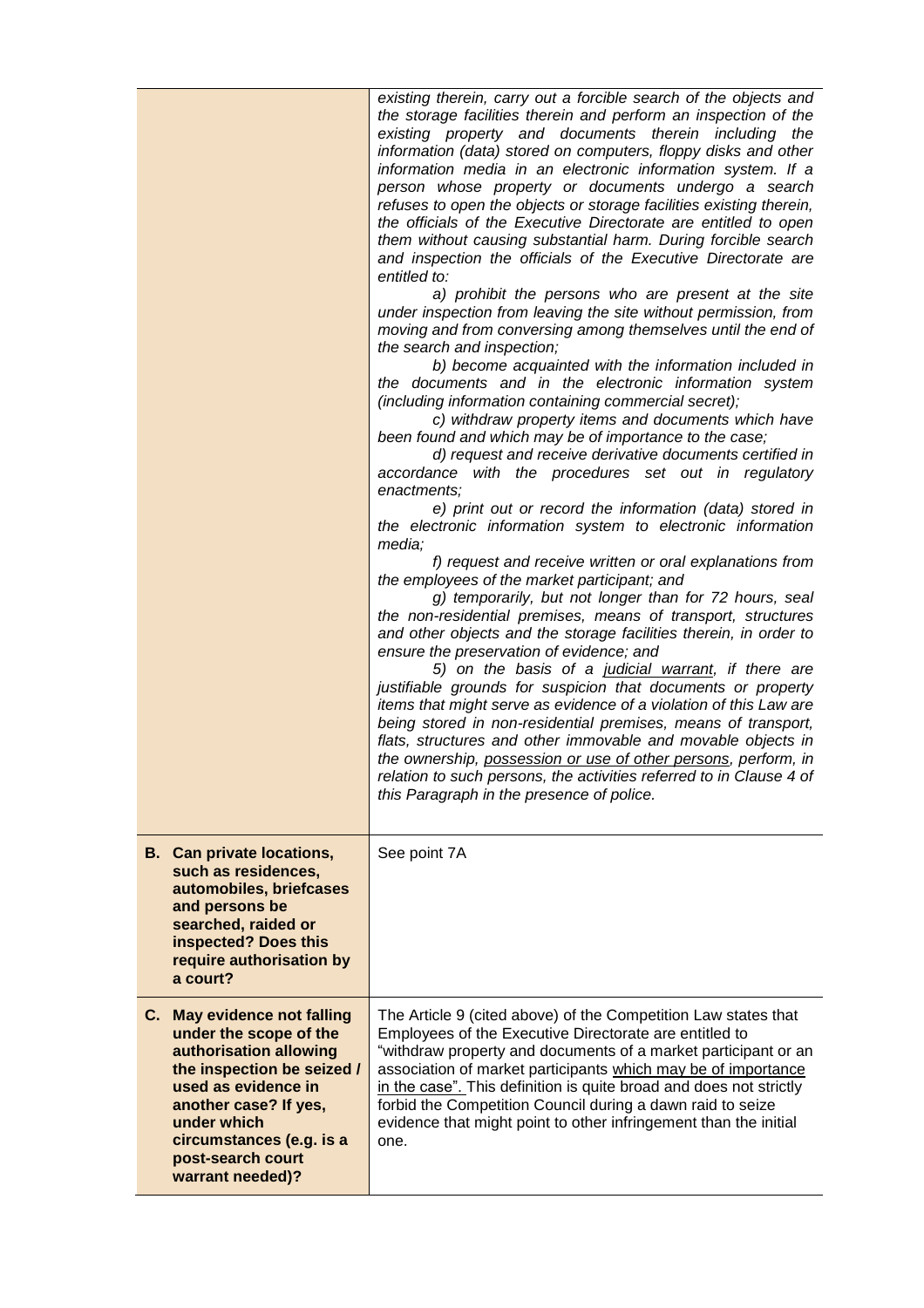| D. Have there been<br>significant legal<br>challenges to your use of<br>investigative measures<br>authorized by the<br>courts? If yes, please<br>briefly describe them. | No - not significant ones. |
|-------------------------------------------------------------------------------------------------------------------------------------------------------------------------|----------------------------|
|                                                                                                                                                                         |                            |

#### **8. Procedural rights of businesses / individuals A. Key rights of defence in cartel cases:** - the party shall be notified on the suspected violation; the party must be informed of its rights and obligations when investigative measures are used. - the party submitting information voluntary or under a request of investigative institution can indicate which part of information should be treated as confidential and should not be disclosed to third parties; - the party is entitled to receive a notification from the Council when all the facts necessary to adopt a decision in the case are collected. - the party is entitled to get acquainted with case file in all stages of the investigation, except if the Executive Directorate refuses access in the stage of investigation where such access might hinder the path investigation; - the party is entitled to express its opinion regarding information collected in the case file and submit additional information; - the party shall be informed of the legal basis of all the investigative measures performed by the Executive Directorate against it; - the party is entitled to appeal investigative measures implemented by the Executive Directorate; -when providing explanations during the dawn raid party is entitled to use the assistance of counsel or another type of legal aid. The commencement of provision of explanations shall be postponed temporarily for not longer than one hour if it is necessary to wait for the arrival of a counsel or other provider of legal aid; (The list of rights is not exhaustive) **B. Protection awarded to business secrets (competitively sensitive information): is there a difference depending on whether the information is provided under a**  Section 7 of the Law on the Access to Information (06.11.1998.) gives the definition of business secrets as information which when disclosed by the institution could harm the competitiveness of the person who submitted the information. The status of confidentiality can be attributed according to law by the institution or the person itself.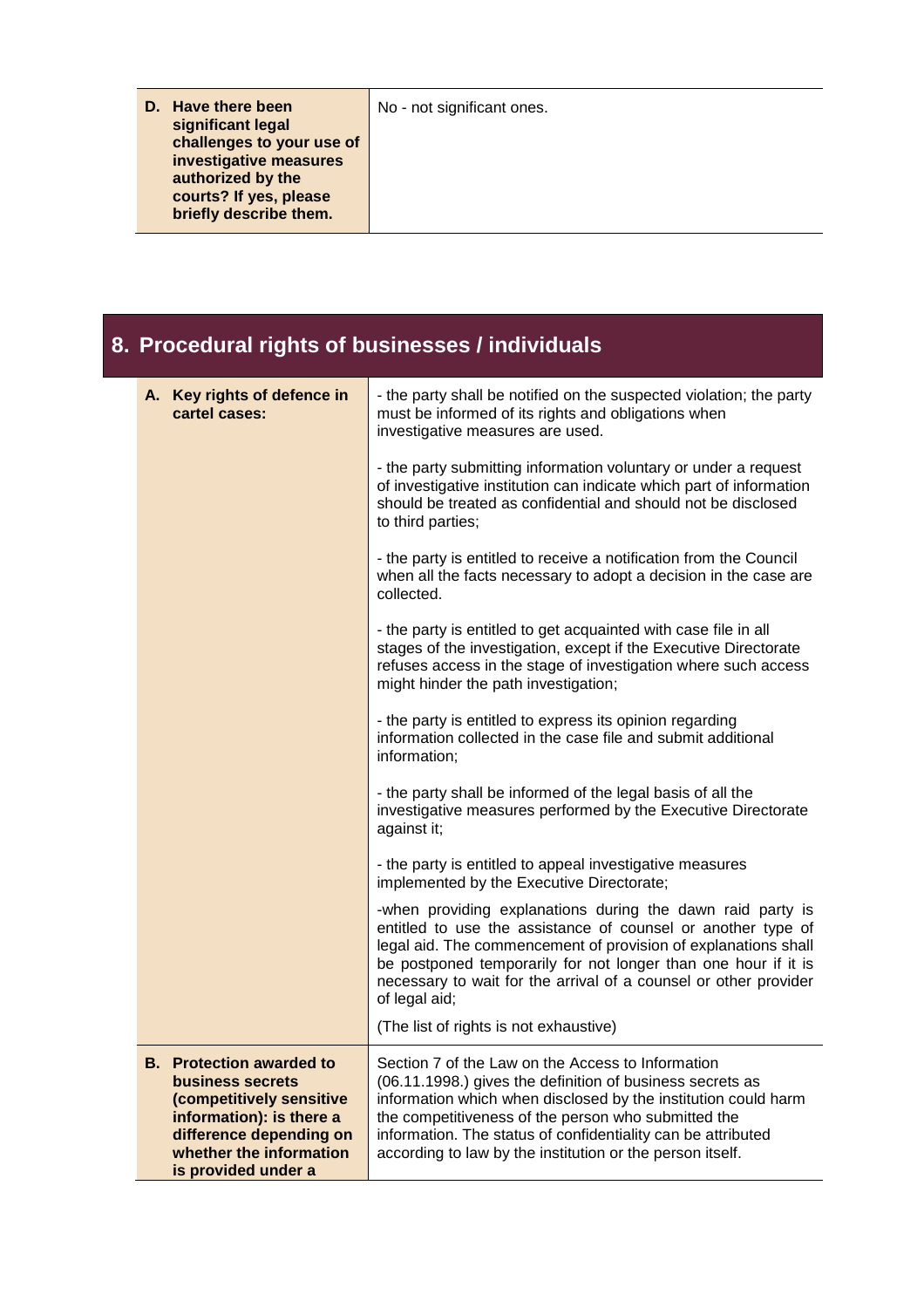| compulsory legal order<br>or provided under<br>informal co-operation? | According to Section 19 of Commercial Law a commercial<br>secret comprises such things of an economic, technical or<br>scientific nature associated with the undertaking of a merchant,<br>and information which is recorded in writing or by other means,<br>or is not recorded, which have an actual or potential financial or<br>non-financial value, and which, by their coming into the<br>disposition of another person, may cause losses to the<br>merchant, and in relation to which a merchant has taken<br>reasonable measures to preserve secrecy.<br>There is no difference depending on whether the information is<br>provided under a compulsory legal order or under informal co-<br>operation. |
|-----------------------------------------------------------------------|----------------------------------------------------------------------------------------------------------------------------------------------------------------------------------------------------------------------------------------------------------------------------------------------------------------------------------------------------------------------------------------------------------------------------------------------------------------------------------------------------------------------------------------------------------------------------------------------------------------------------------------------------------------------------------------------------------------|
|-----------------------------------------------------------------------|----------------------------------------------------------------------------------------------------------------------------------------------------------------------------------------------------------------------------------------------------------------------------------------------------------------------------------------------------------------------------------------------------------------------------------------------------------------------------------------------------------------------------------------------------------------------------------------------------------------------------------------------------------------------------------------------------------------|

# **9. Limitation periods and deadlines**

| A. What is the limitation<br>period (if any) from the<br>date of the termination of<br>the infringement by<br>which the investigation /<br>proceedings must begin<br>or a decision in the<br>merits of the case must<br>be made? | There is no such time limitation provided in Competition Law.<br>Also see the answer to the next question.                                                                                                                                                                                                                                                                                                                                                                                   |
|----------------------------------------------------------------------------------------------------------------------------------------------------------------------------------------------------------------------------------|----------------------------------------------------------------------------------------------------------------------------------------------------------------------------------------------------------------------------------------------------------------------------------------------------------------------------------------------------------------------------------------------------------------------------------------------------------------------------------------------|
| <b>B.</b> What is the deadline,<br>statutory or otherwise (if<br>any) for the completion<br>of an investigation or to<br>make a decision in the<br>merits?                                                                       | The decision on the merits must be made in six-month period<br>from the date of initiation of the case. If there are objective<br>factors, which do not allow to observe the six month period,<br>investigation may be prolonged up to one year since the<br>initiation of the case. If the particular case needs a long-drawn<br>facts establishing process, the Council by a motivated decision<br>may prolong the term of investigation up to two years from the<br>moment of initiation. |
| C. What are the deadlines,<br>statutory or otherwise (if<br>any) to challenge the<br>commencement or<br>completion of an<br>investigation or a<br>decision regarding<br>sanctions?                                               | Decisions of the Competition Council can be appealed within<br>one month from the day of the adoption of the decision.<br>[The decisions on initiation of proceedings and prolongation of<br>investigation cannot be appealed].                                                                                                                                                                                                                                                              |

|    | 10. Types of decisions                                |                                                                                                                                     |
|----|-------------------------------------------------------|-------------------------------------------------------------------------------------------------------------------------------------|
| A. | <b>Please list which types</b><br>of decisions on the | The Council can make the following decision. If no infringement<br>is found the Council makes a decision on termination of          |
|    | merits of the case can be<br>made in cartel cases     | investigation of the matter. In case of infringement the Council<br>adopts a decision establishing fact of infringement, imposition |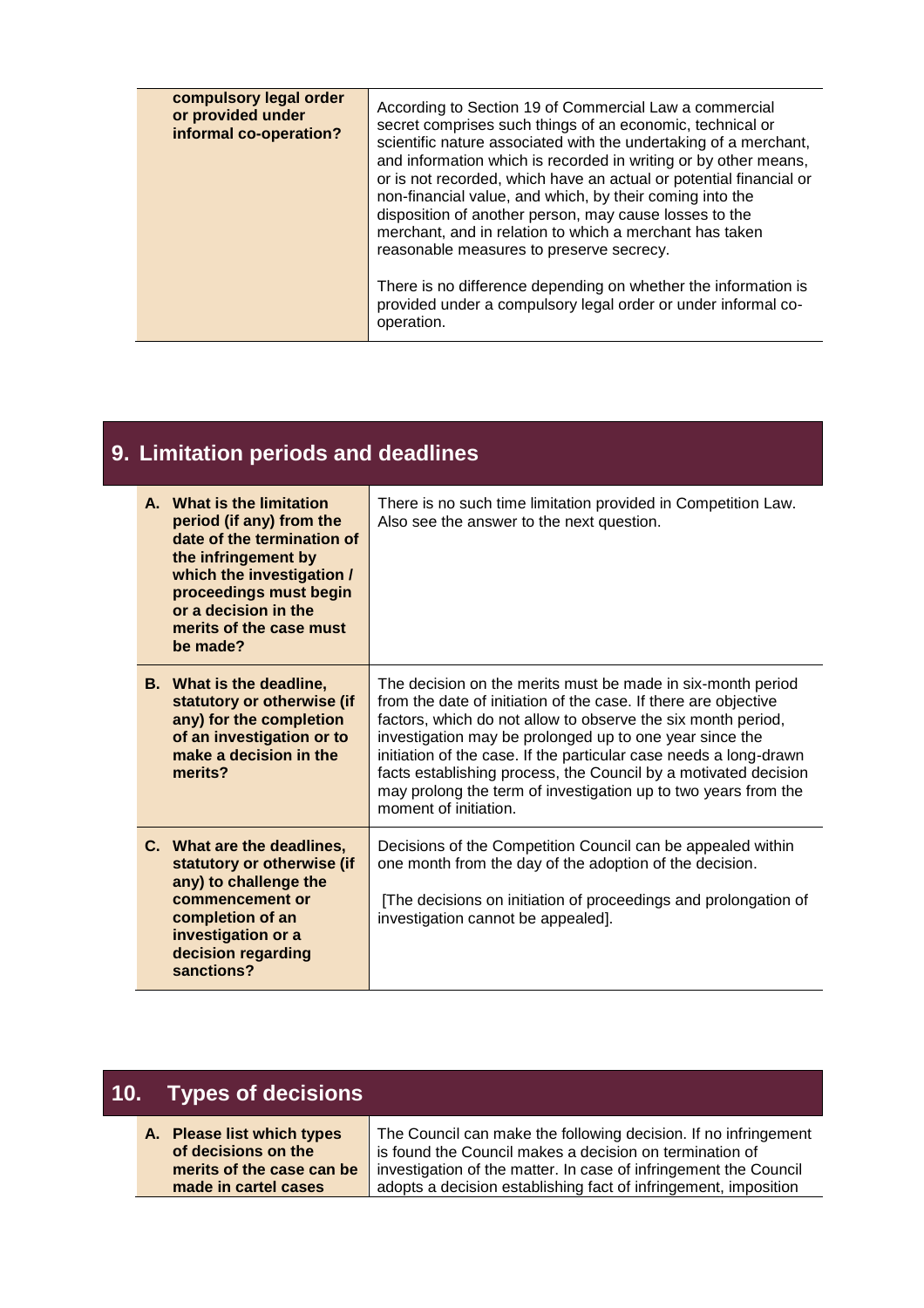| under the laws listed<br>under Section 1.                                                                                                                                                                                                                                                                                                                              | of legal obligations and pecuniary penalties.                                                                                                                                                                                                                                                                                                                                                                                                                                                                                                                                                                                          |
|------------------------------------------------------------------------------------------------------------------------------------------------------------------------------------------------------------------------------------------------------------------------------------------------------------------------------------------------------------------------|----------------------------------------------------------------------------------------------------------------------------------------------------------------------------------------------------------------------------------------------------------------------------------------------------------------------------------------------------------------------------------------------------------------------------------------------------------------------------------------------------------------------------------------------------------------------------------------------------------------------------------------|
| <b>B.</b> Please list which types<br>of decisions on the<br>merits of the case can be<br>made in hardcore cartel<br>cases under the laws<br>listed under Section 1 (if<br>different from those<br>listed under 10/A).                                                                                                                                                  | See point 10.A                                                                                                                                                                                                                                                                                                                                                                                                                                                                                                                                                                                                                         |
| C. Can interim measures <sup>7</sup><br>be ordered during the<br>proceedings in cartel<br>cases? (if different<br>measures for hardcore<br>cartels please describe<br>both <sup>8</sup> .) Which institution<br>(the investigatory / the<br>decision-making one) is<br>authorised to take such<br>decisions? What are the<br>conditions for taking<br>such a decision? | Decision on Interim measures can be adopted by the Council in<br>cases concerning breach of EU competition law [Articles 101<br>and 102 of the TFEU]. According to the Competition Law of<br>Latvia The Competition Council can adopt decision on interim<br>adjustment when it has convincing evidence of possible<br>infringement of Article 101 of the TFEU and failure to eradicate<br>this infringement may cause significant, irreversible damage to<br>competition. By interim measures the market participant is<br>obliged to perform a particular action within the set time period<br>or a particular action is prohibited. |

### **11. Sanctions for procedural breaches (non-compliance with procedural obligations)<sup>9</sup>**

| A. Grounds for the<br>imposition of procedural<br>sanctions / fines:                            | Persons can be fined for refusal to supply information in the<br>term and amount requested by the Council or for the supply of<br>misleading information. Persons can also be fined for non-<br>compliance with decisions of Competition Council and non-<br>compliance with legal inquiries of the officials of the Council. |
|-------------------------------------------------------------------------------------------------|-------------------------------------------------------------------------------------------------------------------------------------------------------------------------------------------------------------------------------------------------------------------------------------------------------------------------------|
| <b>B.</b> Type and nature of the<br>sanction (civil,<br>administrative, criminal,<br>combined): | These are administrative sanctions                                                                                                                                                                                                                                                                                            |
| C. On whom can procedural<br>sanctions be imposed?                                              | Natural persons, legal entities                                                                                                                                                                                                                                                                                               |

 7 In some jurisdictions, in cases of urgency due to the risk of serious and irreparable damage to competition, either the investigator or the decision-making agency may order interim measures prior to taking a decision on the merits of the case [e.g.: by ordering the immediate termination of the infringement].

<sup>8</sup> Only for agencies which answered "yes" to question 2.C. above

<sup>9</sup> In some jurisdictions non-compliance with procedural obligations (e.g. late provision of requested information, false or incomplete provision of information, lack of notice, lack of disclosure, obstruction of justice, destruction of evidence, challenging the validity of documents authorizing investigative measures, etc.) can be sanctioned.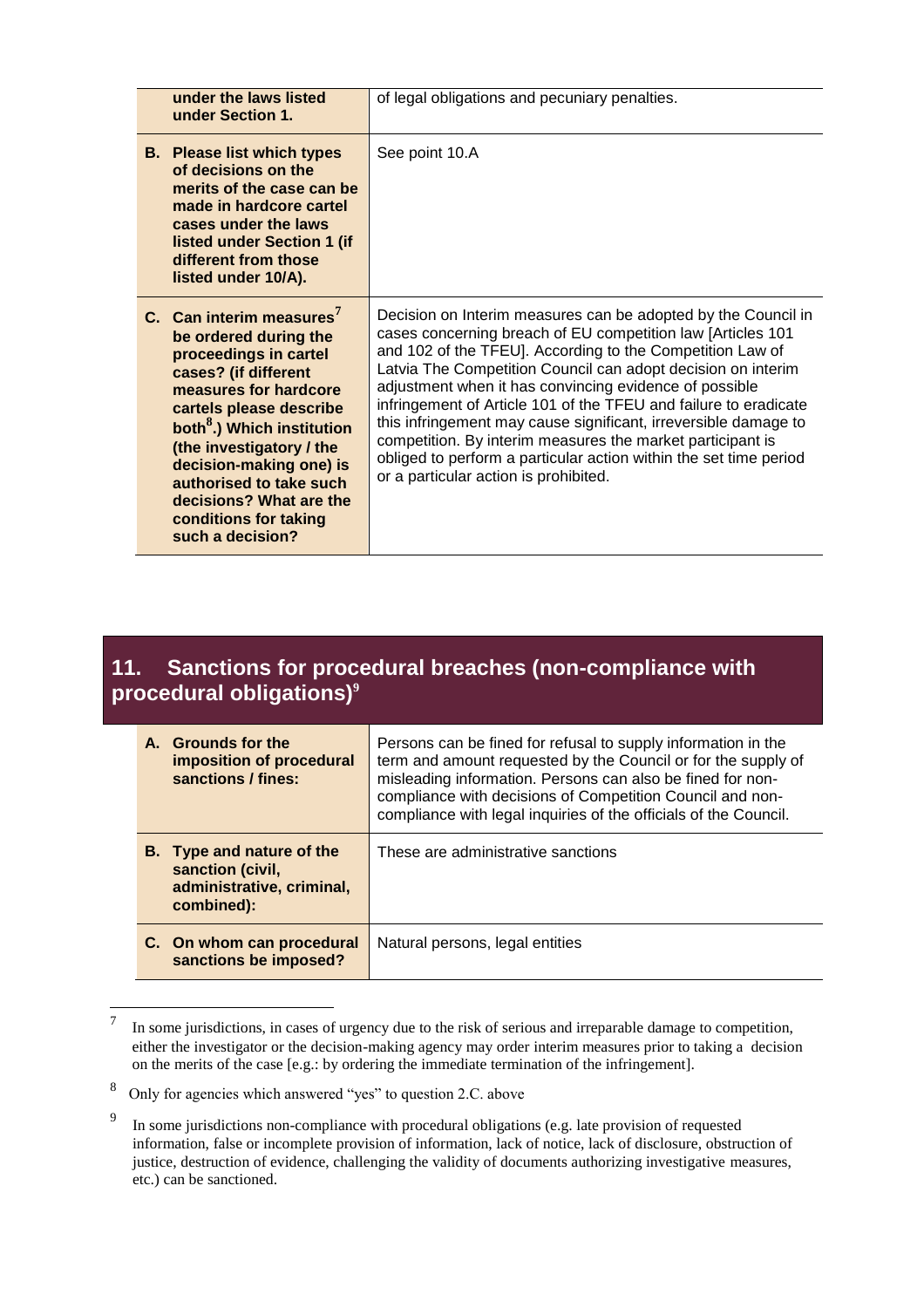| D. Criteria for determining<br>the sanction / fine:            | See point 11.A                                                                                                                                                             |
|----------------------------------------------------------------|----------------------------------------------------------------------------------------------------------------------------------------------------------------------------|
| E. Are there maximum and /<br>or minimum sanctions /<br>fines? | Natural persons can be fined up to 500 LVL (approx. 711 EUR)<br>Legal entities can be fined minimum 50 LVL (approx.71 EUR)<br>and maximum 10 000 LVL (approx. 14 229 EUR). |

## **12. Sanctions on the merits of the case**

| A. Type and nature of<br>sanctions in cartel cases<br>(civil, administrative,<br>criminal, combined):                                                                                                             | In cartel cases there are administrative sanctions which can be<br>imposed on market participants [legal persons]. If the person<br>falls under the definition of market participant it can be fined.                                                                                                                         |
|-------------------------------------------------------------------------------------------------------------------------------------------------------------------------------------------------------------------|-------------------------------------------------------------------------------------------------------------------------------------------------------------------------------------------------------------------------------------------------------------------------------------------------------------------------------|
| On whom can sanctions<br>be imposed?                                                                                                                                                                              |                                                                                                                                                                                                                                                                                                                               |
| <b>B.</b> Criteria for determining<br>the sanction / fine: [e.g.:<br>gravity, duration of the<br>violation, benefit gained<br>from the violation]                                                                 | The amount of the fine in each particular case depends on the<br>gravity and duration of the infringement. Determining the<br>gravity of the infringement the following factors are taken into<br>account - the type of infringement; factual and potential<br>consequences; role of each party involved in the infringement. |
| C. Are there maximum and /<br>or minimum sanctions /<br>fines?                                                                                                                                                    | The Council may fine market participants up to 5% from their<br>net turnover of the last financial year, but not less than 250 LVL<br>(approx.356 EUR) each.<br>The Council may fine market participants which are                                                                                                            |
|                                                                                                                                                                                                                   | competitors up to 10% from their net turnover of the last<br>financial year but not less than 500 LVL (approx. 711 EUR)<br>each.                                                                                                                                                                                              |
| D. Guideline(s) on<br>calculation of fines:                                                                                                                                                                       | <b>Cabinet Regulation</b>                                                                                                                                                                                                                                                                                                     |
| E. Does a challenge to a<br>decision imposing a<br>sanction / fine have an<br>automatic suspensory<br>effect on that sanction /<br>fine? If it is necessary to<br>apply for suspension,<br>what are the criteria? | The Competition Council decisions shall come into force upon<br>notification thereof. An appeal against a decision shall not<br>suspend the execution of the decision, except in the part<br>thereof regarding the imposition of a fine.                                                                                      |

# **13. Possibilities of appeal**